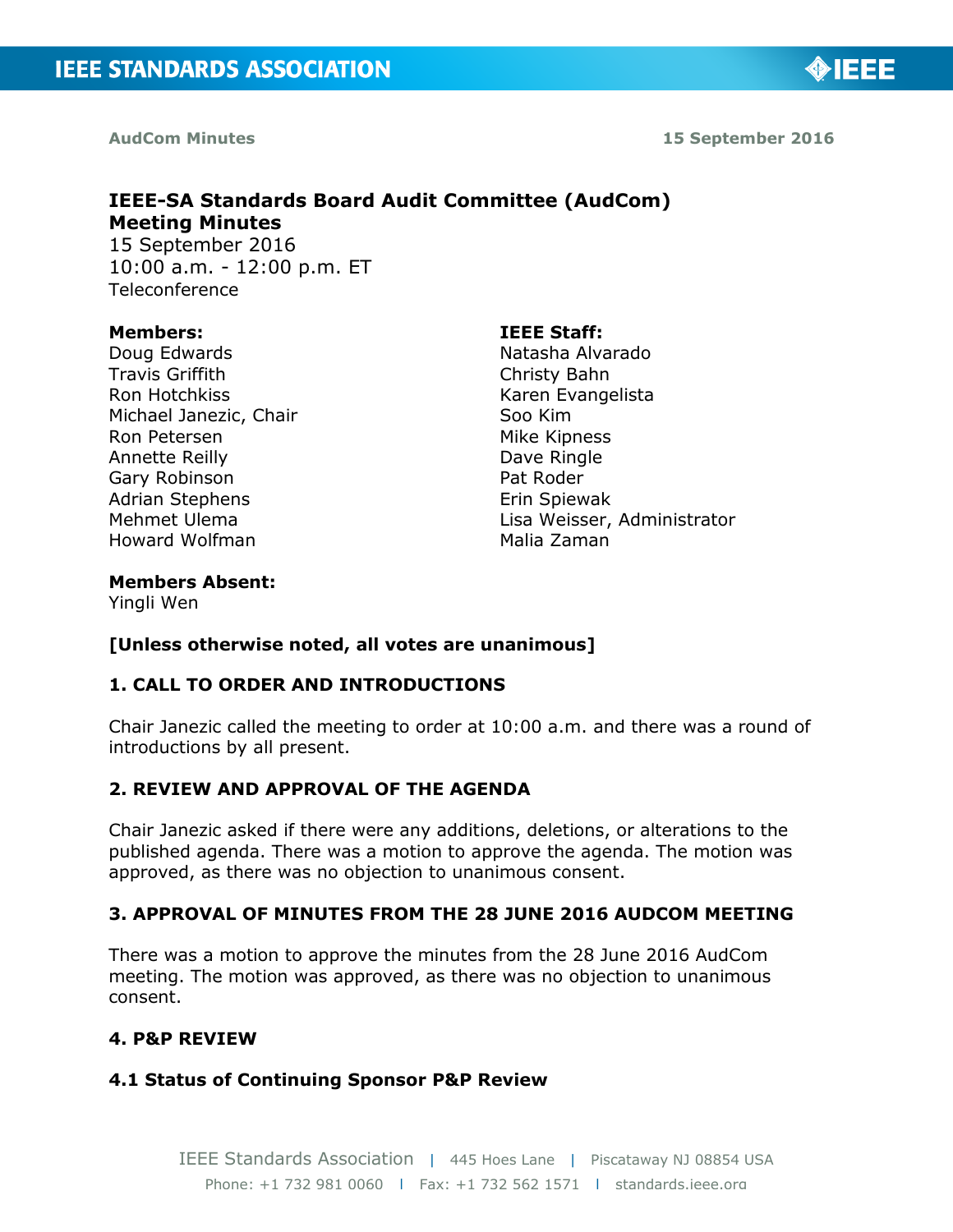## 4.1.1 IAS/ESafeC - Travis Griffith, Douglas Edwards

There are still open comments from the checklist that have not been addressed and the P&P will continue under review and move to the December agenda.

### 4.1.2 IES/IES - Ronald Petersen, Mehmet Ulema

### **Motion: To recommend acceptance of the IES/IES P&P. Upon vote, the motion passed.**

4.1.3 PE/TEM - Annette Reilly, Adrian Stephens

There are still open comments from the checklist that have not been addressed and the P&P will continue under review and move to the December agenda.

4.1.4 RS/SC - Howard Wolfman, Mehmet Ulema

### **Motion: To recommend acceptance of the RS/SC P&P. Upon vote, the motion passed.**

### **4.2 Status of New Sponsor P&P Review**

4.2.1 AES/GA - Gary Robinson, Douglas Edwards

There are still open comments from the checklist that have not been addressed and the P&P will continue under review and move to the December agenda.

4.2.2 C/CCSC - Ronald Petersen, Yingli Wen

### **Motion: To recommend acceptance of the C/CCSC P&P. Upon vote, the motion passed.**

4.2.3 EDU/SC - Annette Reilly, Ronald Hotchkiss

There are still open comments from the checklist that have not been addressed and the P&P will continue under review and move to the December agenda.

4.2.4 IM/TET - Adrian Stephens, Ronald Hotchkiss

Prior to the outcome of this review, AudCom discussed item 6.1.2 on the agenda and IM/TET was recognized by AudCom as a new Sponsor.

### **Motion: To recommend acceptance of the IM/TET P&P. Upon vote, the motion passed.**

4.2.5 SASB/SCC31 - Adrian Stephens, Howard Wolfman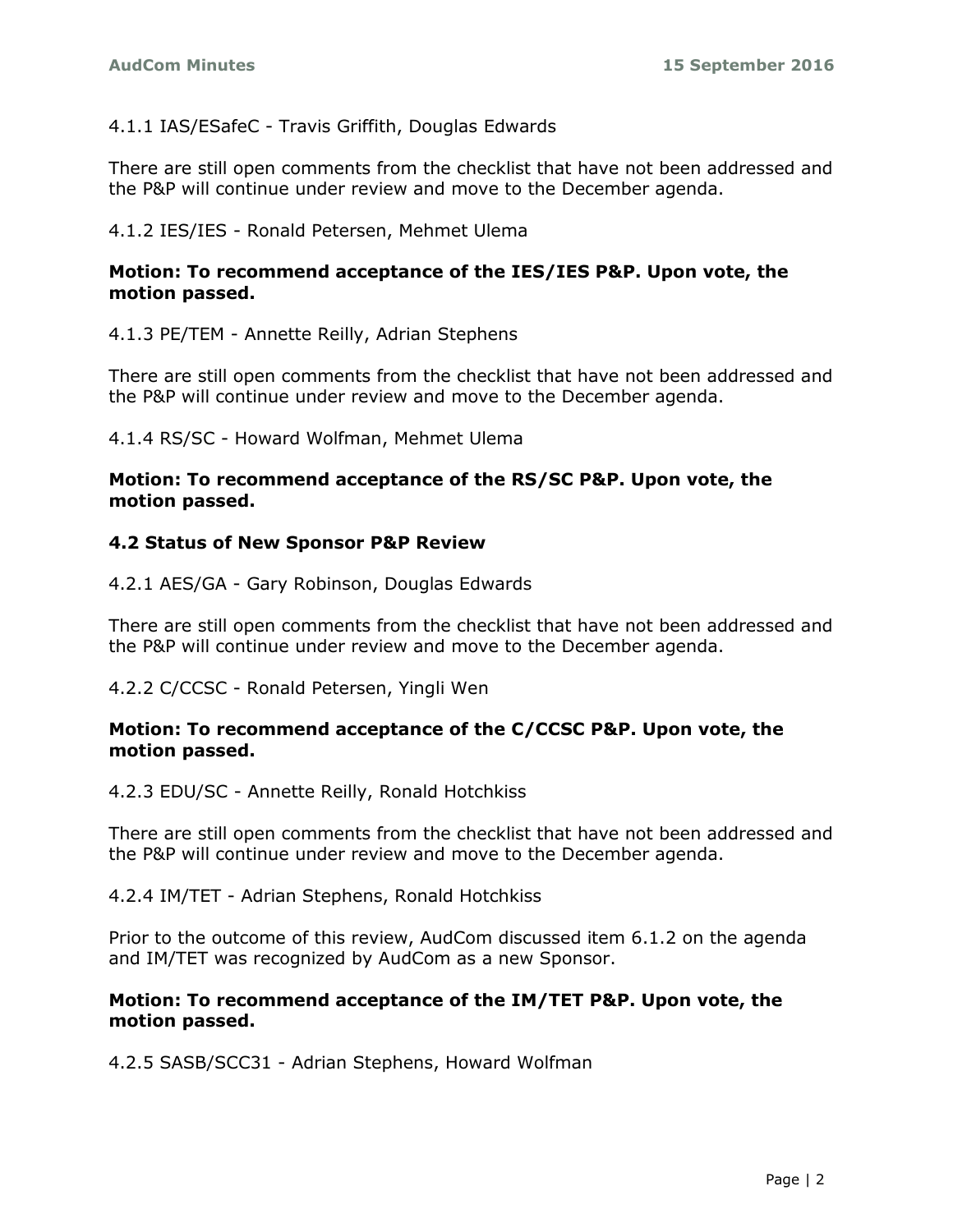### **Motion: To recommend acceptance of the SASB/SCC31 P&P. Upon vote, the motion passed.**

### **4.3 Status of Continuing Working Group P&P Review**

There were no continuing Working Group P&P reviews.

#### **4.4 Status of New Working Group P&P Review**

There were no new Working Group P&P reviews.

### **5. OLD BUSINESS**

#### **5.1 Review of AudCom Conventions - Mike Janezic**

Chair Janezic reminded AudCom that there will be a discussion about the AudCom Conventions and comments received about them during the December AudCom meeting. He noted that Lisa Weisser sent the current documents: *AudCom Conventions for the Review of Sponsor and SCC Policies and Procedures* and *AudCom Conventions for the Review of Working Group Policies and Procedures* to AudCom members along with a template for commenting, and comments are already coming in.

#### **AI: AudCom members should send any comments about the AudCom Conventions for inclusion in the discussion at the December meeting.**

### **6. NEW BUSINESS**

#### **6.1 Request for New Sponsor Recognition**

P&Ps from two new Sponsors were reviewed for this agenda.

6.1.1 IEEE Industrial Applications Society, Electrical Safety Committee (ESafeC)

The P&Ps of IAS/ESafeC are still under review, so it was agreed that the Sponsor recognition would be deferred until a future AudCom meeting when the P&Ps are recommended for acceptance.

6.1.2 IEEE Instrumentation and Measurement Society, Traffic Enforcement Technologies (IM/TET)

This was discussed prior to agenda item 4.2.4.

**Motion: Recognize the Instrumentation and Measurement Society/Traffic Enforcement Technologies, to be abbreviated as IM/TET, as an official Sponsor, in accordance with IEEE-SASB Bylaws 5.2.2. Upon vote, the motion passed.**